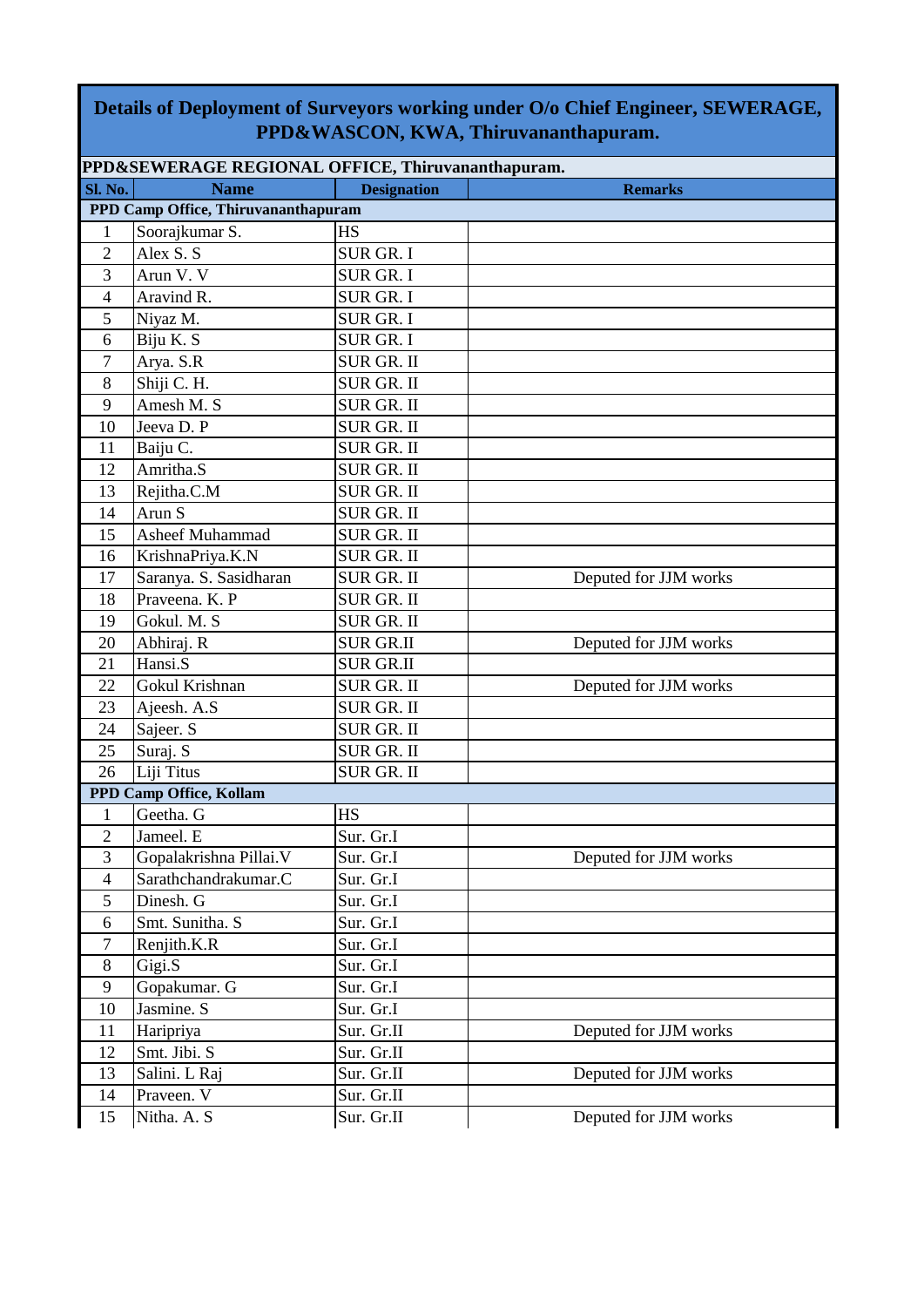|                           | PPD Camp Office, Pathanamthitta     |                      |                                                      |  |  |  |  |
|---------------------------|-------------------------------------|----------------------|------------------------------------------------------|--|--|--|--|
| 1                         | Ramjith B                           | <b>HS</b>            |                                                      |  |  |  |  |
| $\overline{2}$            | Divya. P. R. Nair                   | Sur. Gr.I            |                                                      |  |  |  |  |
| 3                         | Sajeev. PS                          | Sur. Gr.II           |                                                      |  |  |  |  |
| $\overline{4}$            | Balu. B.V                           | Sur. Gr.II           |                                                      |  |  |  |  |
| 5                         | Anandaraj. S                        | Sur. Gr.II           |                                                      |  |  |  |  |
| 6                         | Indu. C.S                           | Sur. Gr.II           |                                                      |  |  |  |  |
| 7                         | Ajeena. A                           | Sur. Gr.II           |                                                      |  |  |  |  |
| 8                         | Adithya. B.N                        | Sur. Gr.II           |                                                      |  |  |  |  |
| 9                         | Praseeda. M                         | Sur. Gr.II           |                                                      |  |  |  |  |
| PPD Camp Office, Kottayam |                                     |                      |                                                      |  |  |  |  |
| $\mathbf{1}$              | Jayesh. K. Vijayan                  | <b>HS</b>            |                                                      |  |  |  |  |
| $\overline{2}$            | <b>Arun Mathew</b>                  | Sur. Gr.I            |                                                      |  |  |  |  |
| 3                         | Abhilash. MR                        | Sur. Gr.I            | Deputed for JJM works                                |  |  |  |  |
| $\overline{4}$            | Rahul. K.K                          | Sur. Gr.I            | Deputed for JJM works                                |  |  |  |  |
| 5                         | Abhilash. L                         | Sur. Gr.II           |                                                      |  |  |  |  |
| 6                         | Sabith. A Thaha                     | Sur. Gr.II           |                                                      |  |  |  |  |
| 7                         | Aswathi Kumari. A                   | Sur. Gr.II           |                                                      |  |  |  |  |
| 8                         | Hima R                              | Sur. Gr.II           | Deputed for JJM works                                |  |  |  |  |
| 9                         | Dhanya P                            | Sur.Gr.II            | Deputed for JJM works                                |  |  |  |  |
| 10                        | Saranya L.S                         | Sur.Gr.II            | Deputed for JJM works                                |  |  |  |  |
|                           | PPD&SEWERAGE REGIONAL OFFICE, KOCHI |                      |                                                      |  |  |  |  |
| Sl. No.                   | Name                                | Designation          | Remarks                                              |  |  |  |  |
|                           | PPD Regional Office, Kochi          |                      |                                                      |  |  |  |  |
| $\mathbf{1}$              | Sri. Muralikumar M                  | <b>Head Surveyor</b> | Deployed to P H Circle Muvattupuzha for JJM Works    |  |  |  |  |
|                           | PPD Camp Office, Ernakulam          |                      |                                                      |  |  |  |  |
| $\mathbf{1}$              | Sri.Shiju P M                       | <b>HS</b>            | Deployed to P H Circle Kochi for JJM Works           |  |  |  |  |
| $\overline{2}$            | Sri.Binish P C                      | Sur Gr I (HG)        |                                                      |  |  |  |  |
| 3                         | Smt.Sujatha V K                     | Sur Gr I (HG)        |                                                      |  |  |  |  |
| $\overline{4}$            | Smt.Kala. K K                       | Sur Gr I (HG)        |                                                      |  |  |  |  |
| 5                         | Sri.Eldho P Mathew                  | Surveyor Gr II       | Deployed to P H Circle, Kochi for JJM Works          |  |  |  |  |
|                           | PPD Camp Office, Alappuzha          |                      |                                                      |  |  |  |  |
| $\mathbf{1}$              | Smt.Lekha KL                        | <b>Head Surveyor</b> | Deployed to PH Circle Alappuzha for JJM Works        |  |  |  |  |
| $\overline{2}$            | Smt.Soumya M S                      | Surveyor Gr II       | Deployed to PH Circle Alappuzha for JJM Works        |  |  |  |  |
| 3                         | Smt.Monisha A                       | Surveyor Gr II       |                                                      |  |  |  |  |
| $\overline{4}$            | Sri.Jovin Varghese                  | Sur Gr I (HG)        |                                                      |  |  |  |  |
| 5                         | Smt.Ajitha C                        | Surveyor Gr II       | Deployed to Project Divn, Alappuzha                  |  |  |  |  |
|                           | PPD Camp Office, Idukki             |                      |                                                      |  |  |  |  |
|                           | Sri.Anoop V S                       | <b>Head Surveyor</b> |                                                      |  |  |  |  |
|                           | PPD Camp Office, Thrissur           |                      |                                                      |  |  |  |  |
| 1                         | Sri.Raj Kumar K M                   | <b>Head Surveyor</b> | Deployed to P H Circle Alappuzha for JJM Works       |  |  |  |  |
| $\overline{2}$            | Smt.Nitha KT                        | Surveyor Gr II       | Deployed to P H Circle Thrissur for JJM Works        |  |  |  |  |
| 3                         | Smt.Anju Asokan                     | Surveyor Gr II       | Deployed to P H Circle Muvattupuzha for JJM<br>Works |  |  |  |  |
| 4                         | Smt.Sneha T S                       | Surveyor Gr II       | Deployed to P H Circle Thrissur for JJM Works        |  |  |  |  |
| 5                         | Smt.Resmi M M                       | Surveyor Gr II       | Deployed to P H Circle Muvattupuzha for JJM<br>Works |  |  |  |  |
| 6                         | Smt.Nivedya C Sasidharan            | Surveyor Gr II       |                                                      |  |  |  |  |
| $\tau$                    | Sri. Visakh V                       | Surveyor Gr II       | Deployed to Project Dn, Kottayam for JJM Works       |  |  |  |  |